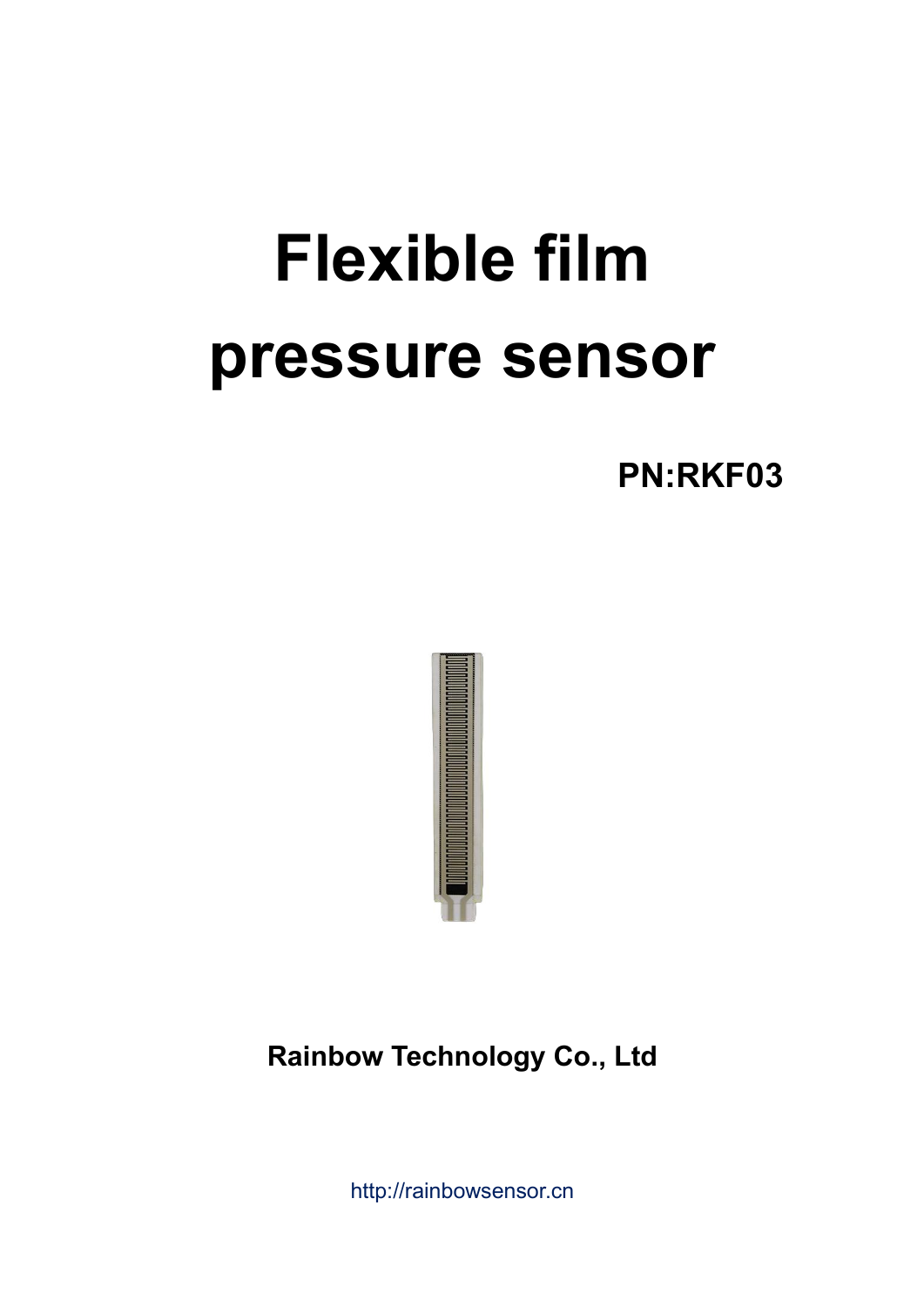### **1. Product introduction**

Pressure-sensitive touch is a new type of touch control that is different from traditional touch control. It can accurately detect the amount of pressure applied while providing precise positioning of the touch pressure point, which can provide a multi-dimensional information portal for human-computer interaction; Compared with capacitive touch control, it can effectively solve the problems of false touch and ineffective touch with wet hands.

This flexible thin-film pressure sensor has high sensitivity, fast response speed, and fully flexible design, which can easily adapt to the inner surface of complex structures on flat or curved surfaces.

#### **2. Features**

Designed and developed specifically for touch pressure sensing solutions; high sensitivity, can respond to pressures below 10 gf; flexible and resistant to bending; based on flexible nanomaterials, response time is less than 5 ms; long life, can withstand repeated presses more than 1 million times; Low power consumption, close to open circuit state when standby; customizable sensor shape; customizable sensor range and lowest response point.

#### **3. Application**

Pressure perception, human-computer interaction, intelligent robots, electronic medical equipment, wearable devices, physiological health testing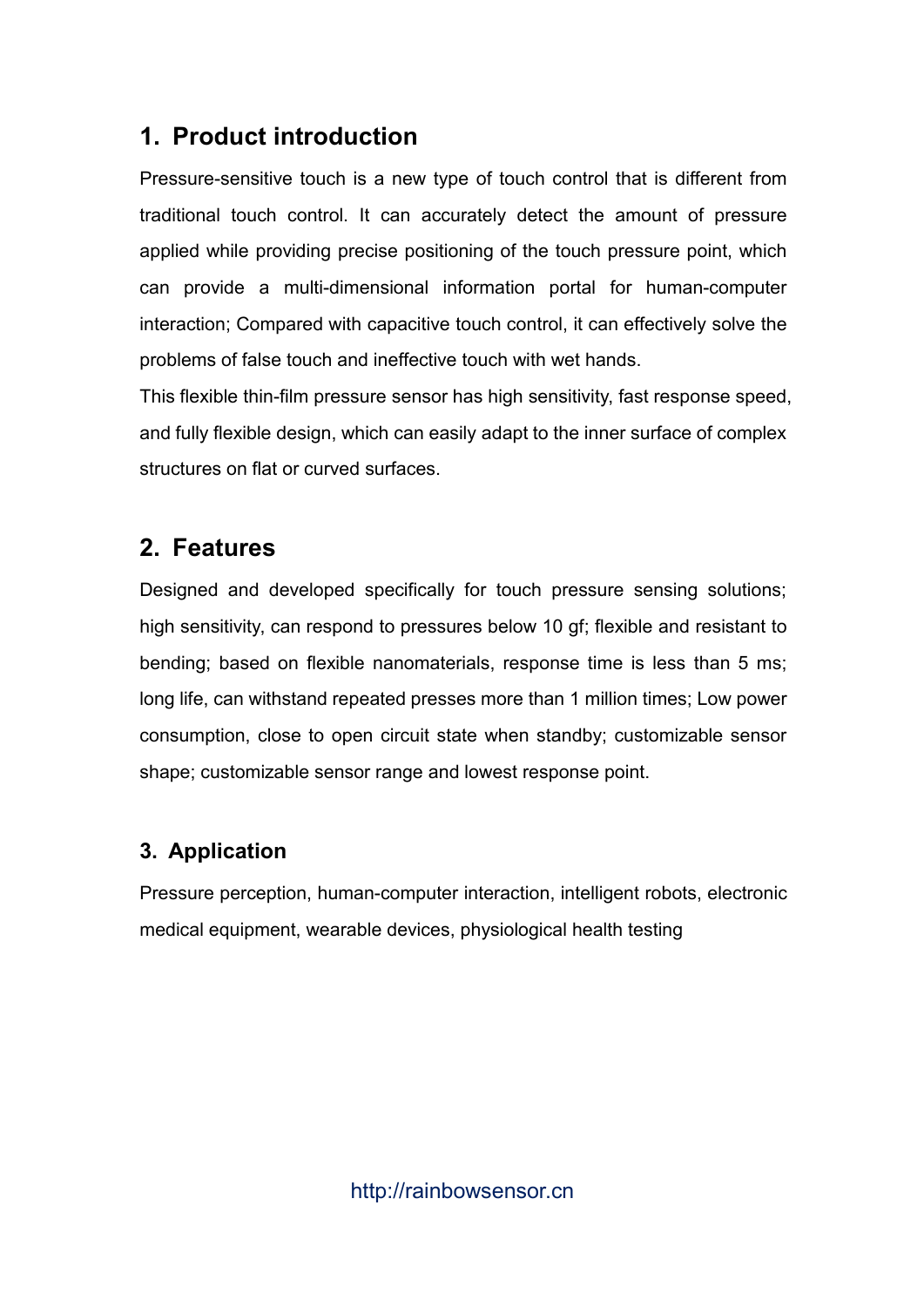## **4. Product description**

#### 4.1 Technical index

| Range                        | 5-60 gf                   |
|------------------------------|---------------------------|
| thickness                    | $0.4$ mm                  |
| dimension                    | See size chart            |
| Response point               | $5$ gf                    |
| Repeatability                | +-15% (50% load)          |
| consistency                  | +-15% (same batch number) |
| Linearity                    | R2>0.98                   |
| <b>Durability</b>            | >1 million times          |
| Initial resistance           | $>1$ K $\Omega$ (no load) |
| Response time                | $< 5$ ms                  |
| Test voltage                 | Typical value 3.3 V       |
| Operating temperature        | <60°C                     |
| Electromagnetic interference | <b>No</b>                 |
| Electrostatic discharge      | Not sensitive             |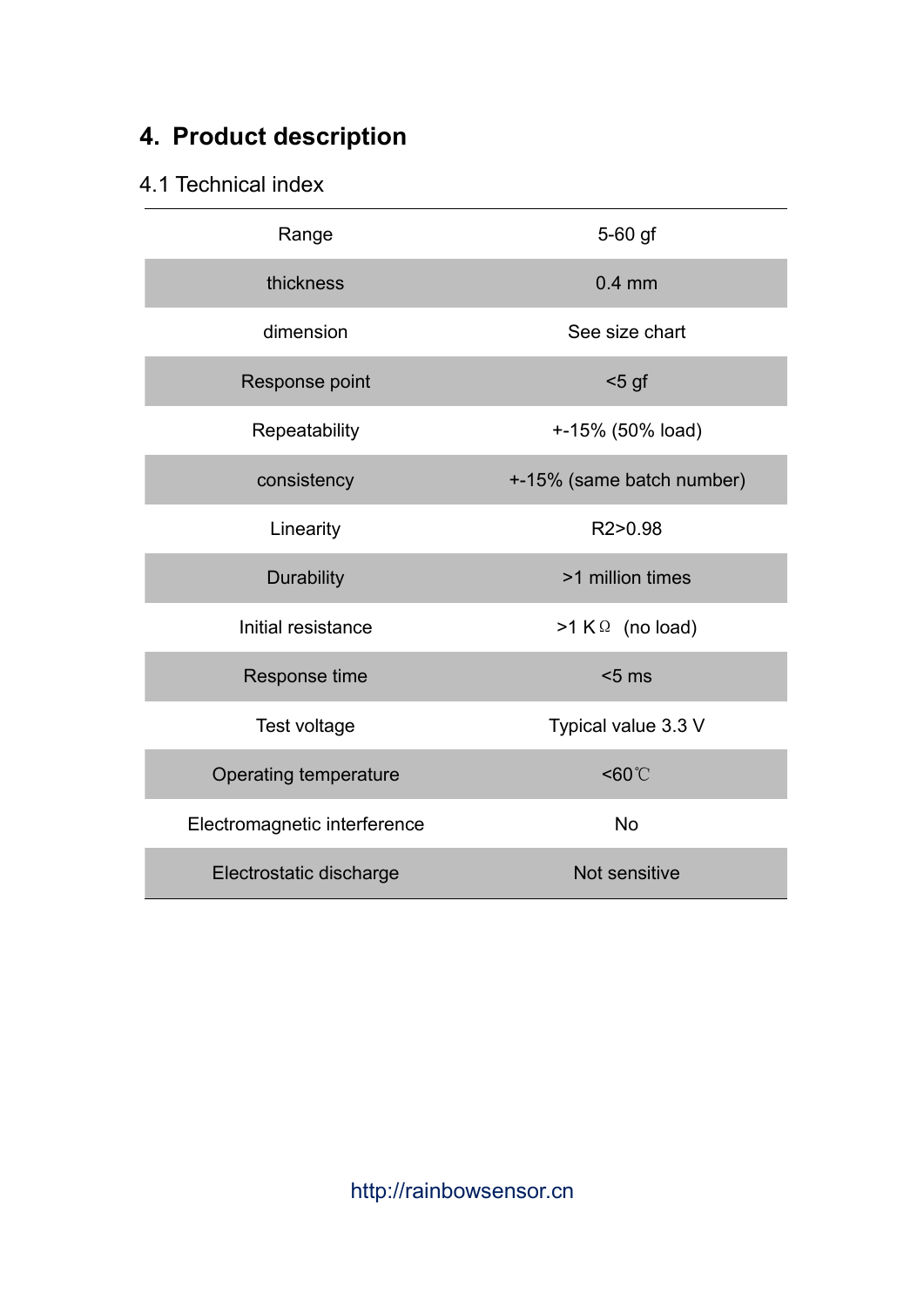#### 4.2 Product size



#### 4.3 Force sensitive characteristics



#### http://rainbowsensor.cn